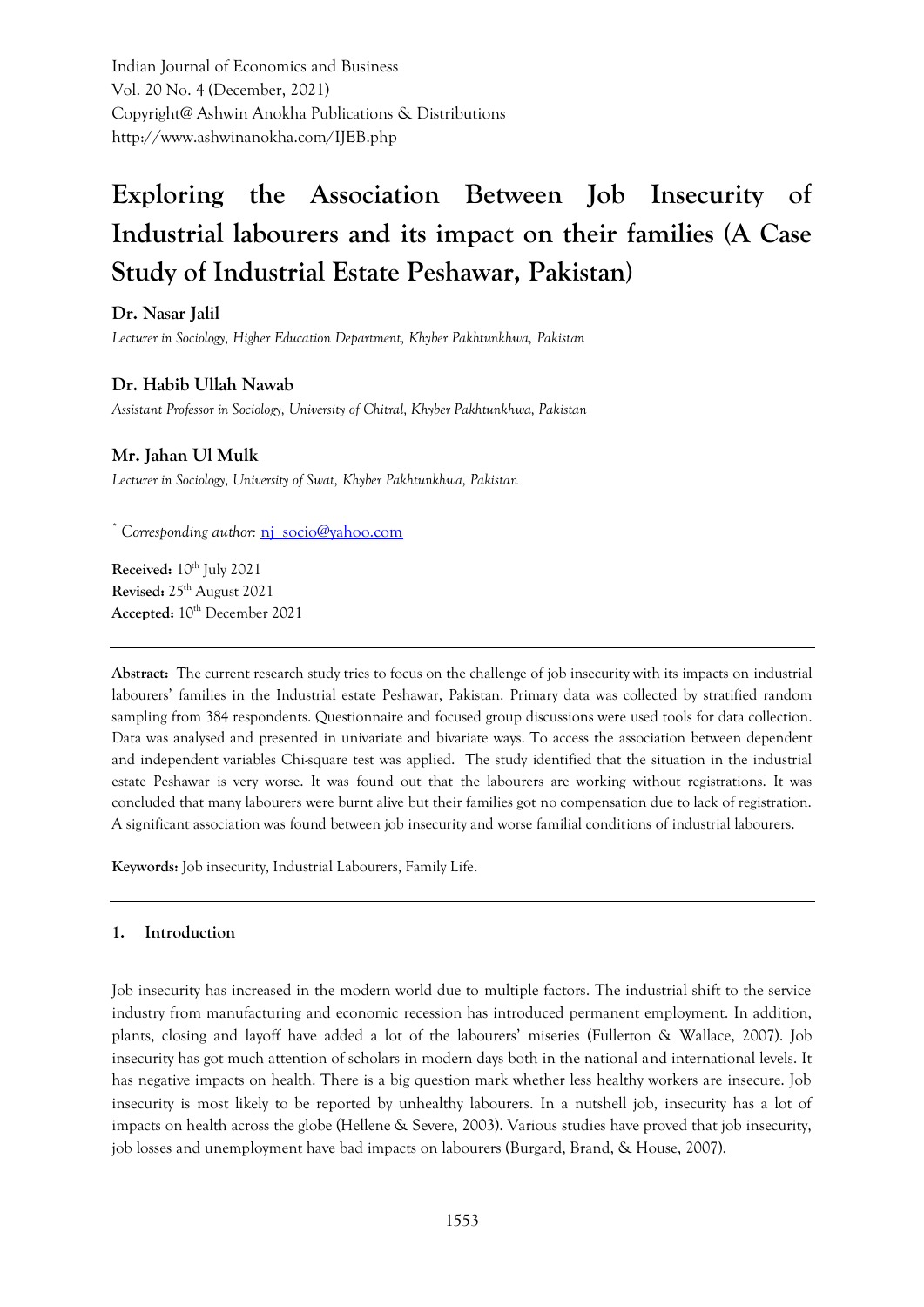In addition, it causes other problems as well (Heaney, Israel, & House, 1994). The perceived job insecurity causes mental strain. It leads to pessimism. Job insecurity is something abstract. Unemployment and job losses are concrete things. That is why there is no convenient response and support institutionally. The perceived job insecurity is a confusing situation. No one can make any strategy because it will occur actually or not. Therefore, it is the most powerful source of stress and strain (Hartley, Jacobson, Klandermans, & Van Vuuren, 1990). The response of the labourers to the perceived job insecurity is tension, emotional anxiety and heart problems. Along with that, it causes more secretion of hormones and use of drugs, no attention and absenteeism. Furthermore, it has worse repercussions on physical and mental health (Gazzaniga, Heatherton, & Halpern, 2010). Skill is very much necessary for production. That is why government and management both are busy arranging skill and training programs for labourers to cope with the challenges of the modern world. Through this way, they can avail other opportunities. Most of the countries have standing training programs for industrial labourers. Some countries have focused to produce mathematicians and engineers through their system of education. This is an important development but the market is not in a position to absorb more and more labour force. The modern world industry is run by experts and skilful people. Therefore, it is a threat to skill-less labourers. They must know about technology and skill (Peet, 2002). Industries are busy imparting skills to all sort of labourers. The perceived requirement in modern time would be fulfilled by the current skill. Besides the educational background and skills, the industries are still facing experts' deficits. Employers face problems in proper person selection. There is a big gap between demand and supply (Schmidt & Cohen, 2013). The difference which exists between demand and supply is due to skill. Future skill needs are different from today's skills. The industry development and progress depend upon the perception and understanding of the skill. Unemployment cause various problems therefore the unemployed youth being targeted with special skills. They are engaged in some industries according to their skills (Organisation, 2010).

Health hazards and job insecurity are directly linked with each other. Anxiety, psychiatric symptom, low selfesteem are health issues. Therefore, job insecurity is linked with more incidents, morbidity, hypertension, heart disorder and deaths due to myocardial reasons. Neck and back pain are also linked with job insecurity. It causes musculoskeletal problems which cause a lack of physical activities. It also affects sleep, exercise and dietary habits. Job insecurity leads to more reliance on health care services rather than occupational safety (Mutambudzi, Javed, Kaul, Prochaska, & Peek, 2017). There are various models which show a link between job insecurity and health. Among these models are Jahoda's latent deprivation model, the vitamin model and the psychological contract model theory of Probst and Brubaker. The first model suggests that job insecurity leads to frustration due to the lack of needs satisfaction. The second model is of the view that job insecurity affects commitment in business/work. Through this way both the employees and employers suffer. Brubaker model believes that job insecurity is linked with uncontrollability and uncertainty therefore it affects employees' well-being (Alexandrova-Karamanova et al., 2016). Job insecurity has been addressed in a good way in Greece. They have introduced reforms programs to highlight job insecurity. It causes both psychological and physical health effects. This is being proved by the literature review in the past time. The economic and financial crises affected Greece a great deal. Greece portrays a bleak picture in terms of job security. Still, it faces severe fiscal limits. By 2012 and 2011 they reduced up to 20% investment in health. The health department reduced staff and stopped operations. This investment was cut down up to 55% in 2011-12 (Nella, Panagopoulou, Galanis, Montgomery, & Benos, 2015).

#### **2. Method**

The present research study was conducted in the Industrial Estate Peshawar, Pakistan to identify the challenge of job insecurity on the industrial labourers' families. A sample size of 384 was selected through stratified random sampling. The respondents were composed of management, supervisors and labourers. Data was collected through questionnaires, interview schedules and focused group discussions. The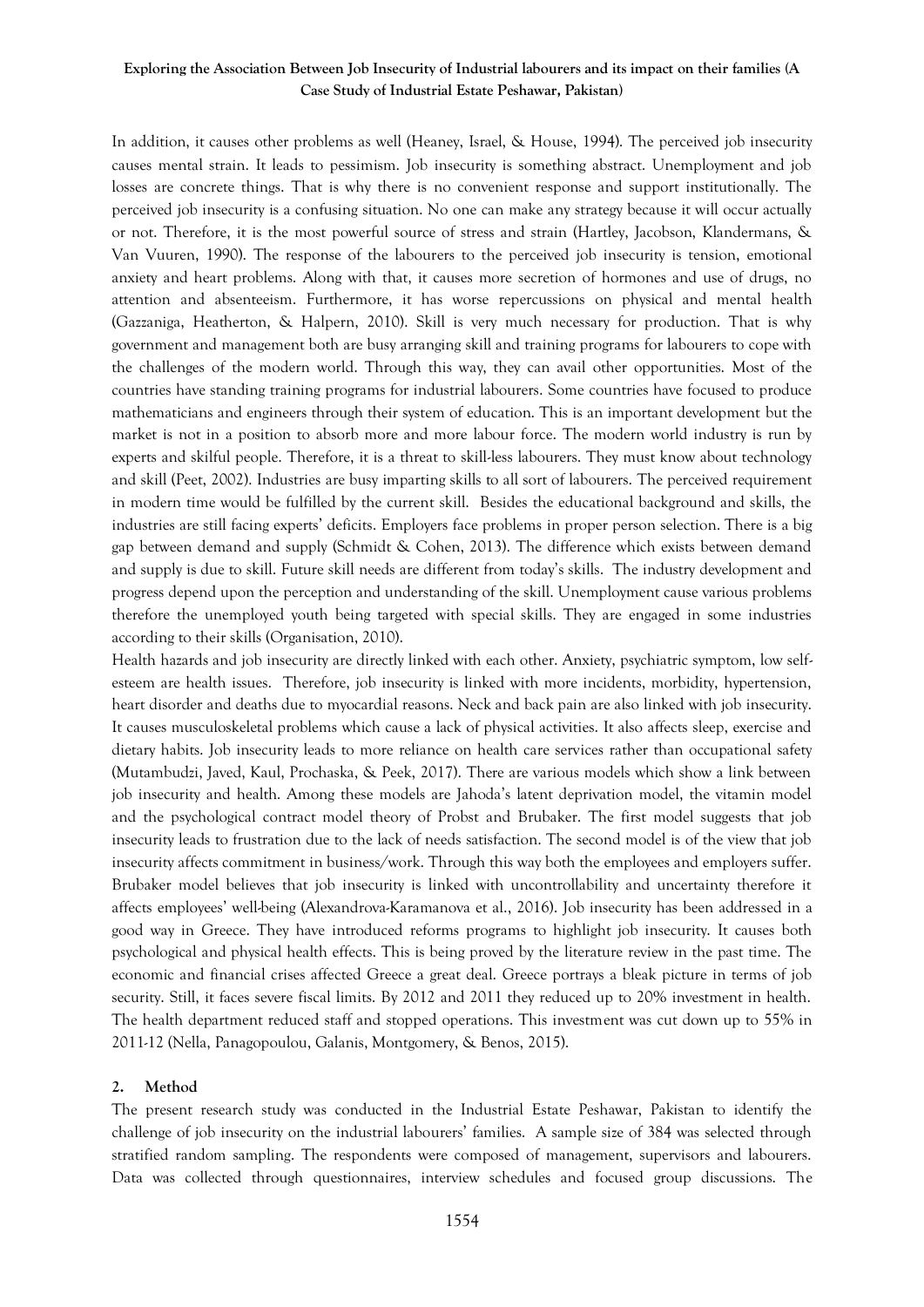responses of the respondents were measured by the account of agreeing to strongly agree and disagree to strongly disagree. Indexation was applied for the responses of dependent variables. Univariate and Bi Variate analysis was applied for quantitative data. It was presented in percentile and frequency. The qualitative data was analysed and presented thematically. The association between dependent and independent variables was checked through Chi-square test.

**3. Findings and Discussions**

| S.                       | Job                               | Agree    | Agree  | Unce   | Disa         | <b>Disagre</b> | Total |
|--------------------------|-----------------------------------|----------|--------|--------|--------------|----------------|-------|
| N                        | Insecurity                        | strongly |        | rtain  | gree         | e              |       |
| $\mathbf{o}$             |                                   |          |        |        |              | strongly       |       |
| $\mathbf{1}$             | Feeling of job security           | 22       | 24     | 23     | 58           | 257            | 384   |
|                          |                                   | (5.7)    | (6.3)  | (6)    | (15.1)       | (66.9)         | (100) |
| $\mathfrak{2}$           | Availability of work letter       | 23       | 24     | 45     | 52           | 240            | 384   |
|                          |                                   | (6)      | (6.3)  | (11.7) | (13.5)       | (62.5)         | (100) |
| $\overline{3}$           | Availability of pay slip          | 25       | 29     | 32     | 49           | 249            | 384   |
|                          |                                   | (6.5)    | (7.6)  | (8.3)  | (12.8)       | (64.8)         | (100) |
| $\overline{4}$           | Is it regular job                 | 23       | 24     | 43     | 40           | 254            | 384   |
|                          |                                   | (6)      | (6.3)  | (11.2) | (10.4)       | (66.1)         | (100) |
| 5                        | Job insecurity due to non-        | 234      | 52     | 65     | 16           | 17             | 384   |
|                          | technicality and lack of skill    | (60.9)   | (13.5) | (16.9) | (4.2)        | (4.4)          | (100) |
| 6                        | Economic stress does not allow    | 239      | 27     | 77     | 24           | 17             | 384   |
|                          | to have risk and opt for another  | (62.2)   | (7)    | (20.1) | (6.3)        | (4.4)          | (100) |
|                          | job                               |          |        |        |              |                |       |
| $\overline{\mathcal{U}}$ | Not a good place for training     | 265      | 42     | 67     | $\mathbf{1}$ | 9              | 384   |
|                          | and personal development          | (69)     | (10.9) | (17.4) | (0.3)        | (2.3)          | (100) |
| 8                        | Guidance/input from foreman,      | 17       | 15     | 77     | 32           | 243            | 384   |
|                          | senior and supervisor             | (4.4)    | (3.9)  | (20.1) | (8.3)        | (63.3)         | (100) |
| 9                        | Not a good place for career       | 238      | 22     | 84     | 26           | 14             | 384   |
|                          | building                          | (62)     | (5.7)  | (21.9) | (6.8)        | (3.6)          | (100) |
| 10                       | Familiarity with what is expected | 17       | 14     | 86     | 32           | 235            | 384   |
|                          | in job                            | (4.4)    | (3.6)  | (22.4) | (8.3)        | (61.2)         | (100) |
| 11                       | Better place to work than others  | 22       | 28     | 69     | 24           | 241            | 384   |
|                          |                                   | (5.7)    | (7.3)  | (18)   | (6.3)        | (62.8)         | (100) |
| 12                       | Face problems in leaves           | 206      | 68     | 37     | 65           | 8              | 384   |
|                          |                                   | (53.6)   | (17.7) | (9.6)  | (16.9)       | (2.1)          | (100) |
| 13                       | Availability of investment for    | 16       | 40     | 52     | 52           | 224            | 384   |
|                          | training & development            | (4.2)    | (10.4) | (13.5) | (13.5)       | (53.3)         | (100) |

### **Table 1.1 Uni Variate Analysis**

When there exists a discrepancy between the level someone prefers and experience is job insecurity. It is due to the economic meltdown. Global competition has caused a cut short of regular labourers. It created declination of optimism in job security (Fullerton & Wallace, 2007).Nationally and internationally job insecurity has very bad impacts. Some of the researchers associated it with negative effects on health. Some studies have limitation whether insecure labourers are actually less healthy. Mostly unhealthy labourers cannot report it because of job insecurity. Employer will not prefer to take and continue the services of unhealthy labourers (Hellene & Severe, 2003). In various studies conducted in America it is concluded that job insecurity and unemployment have negative impacts on health (Burgard et al., 2007).

Table 1.1 show job insecurity, work letter, regularity of job, causes of job insecurity, economic stress, input from foreman, career building, situation at workplace and investment for trainings. Most of the industrial labourers 66.9 percent has disagreed that they are feeling secure in their job, 15.1 percent disagreed, while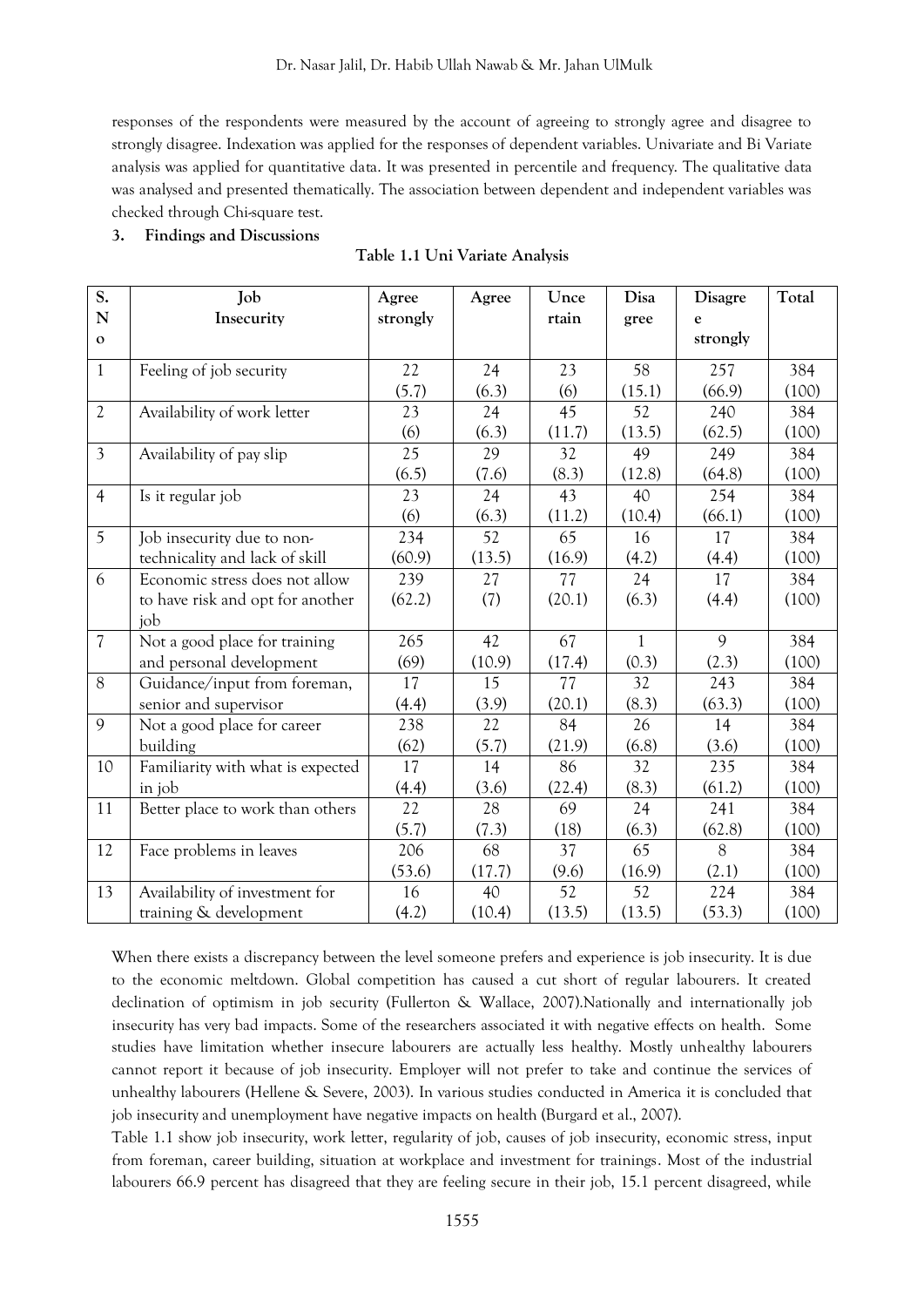6.0 per cent remained uncertain. 6.3 per cent were agreed and 5.7 percentage was agreed. Most of the industrial labourers 62.5 percentage was negating the availability of proper work letter at the industrial estate, 13.5 per cent were disagree while 11.7 per cent remain neutral. 6.3 per cent were agreed while 6.0 were agree strongly. It further shows that most of the industrial labourers 64.8 percentage has disagreed that they are having proper pay slips, 12.8 percent disagreed while 8.3 per cent remain uncertain. 7.6 per cent were agreed and 6.5 percentage was agreed. When asked about the regularity of the job 66.1 percentage was disagreed about the regularity of their jobs, 10.4 percent have disagreed while 11.2 per cent remain neutral. 6.3 percent agreed that their job is regular and 6.0 percentage was agree. In addition, most of the industrial labourers 62.2 percentage was agreed with the statement that economic stress do not allow to have risk and opt for another job, 7.0 per cent were agree while 20.1 per cent remained uncertain.6.3 per cent says they are disagreeing and 4.7 were agree strongly that they have no chance to opt for another job due to economic stress.

It also portrays that most of the industrial labourers 62.0 percentage was agreed with the statement that their job is technical in nature, 7.0 per cent agree while 20.3 per cent remain neutral. 6.3 percent disagreed and 4.4 percentage has disagreed. It reflects that most of the industrial labourers 69 percentage was agreed that this is not a good place for training and personal development, 10.9 per cent disagree while 17.4 per cent remain neutral. 0.3 per cent have disagreed and 2.3 percentage has disagreed. It portrays that most of the industrial labourers 63.3 percentage has disagreed with the statement that they are receiving guidance/input from foreman, senior and supervisor, 8.3 per cent disagree while 20.1 per cent remain neutral. 3.9 per cent were agreed and 4.4 percentage was agreed with the statement.

It further shows that the majority 62.0 percentage was agreed that this is not a good place for career building, 5.7 percent disagreed while 21.9 percent remain uncertain. 6.8 percent disagreed and 3.6 percentage disagreed. It reveals that respondents' majority 61.2 percentage was disagreed with the statement that they have familiarity with what is expected in a job, 8.3 percent disagreed while 22.4 percent remain neutral. 3.6 percent were agreed about familiarity of job description 4.4 percentage agreed.

Most of the industrial labourers 62.8 percentage was negated that this unit is a better place to work than others, 6.3 percent disagreed while 18.0 percent remain neutral. 7.3 percent were agreed while5.7 were agreed strongly. It further shows that most of the industrial labourers 70.6 percentage disagreed with the notion that jobs are well organized and coordinated in this unit, 6.8 percent disagreed while 9.1 percent remain uncertain. 11.2 percent agreed and 2.3 percentage was agreed. When asked about the waste of time due to poor planning64.6 percentage was agreed, 10.2 percent agreed while 18.2 percent remain neutral. 4.4 percent disagreed that no time is wasted here due to poor planning and 2.6 percentage was disagree.

In addition, most of the industrial labourers 53.6 percentage agreed with the statement that they are facing problems in leaves, 17.7 percent agreed while 9.6 percent remain uncertain.16.9 percent disagreed and 2.1 have disagreed strongly. It also portrays that most of the industrial labourers 53.3 percentage disagreed with the statement of the availability of investment for training & development. 13.5 per cent disagree while 13.5 per cent remains neutral. 10.4 percent agreed and 4.2 percentage was agreed. It reflects that most of the industrial labourers 60.9 percentage was agreed that job insecurity due to non-technicality and lack of skill, 13.5 per cent agree while 16.9 percent remain neutral. 4.2 percent disagreed and 4.4 percentage disagreed.

#### **Table 1.2 Bivariate analysis**

| ше<br>ull |
|-----------|
|-----------|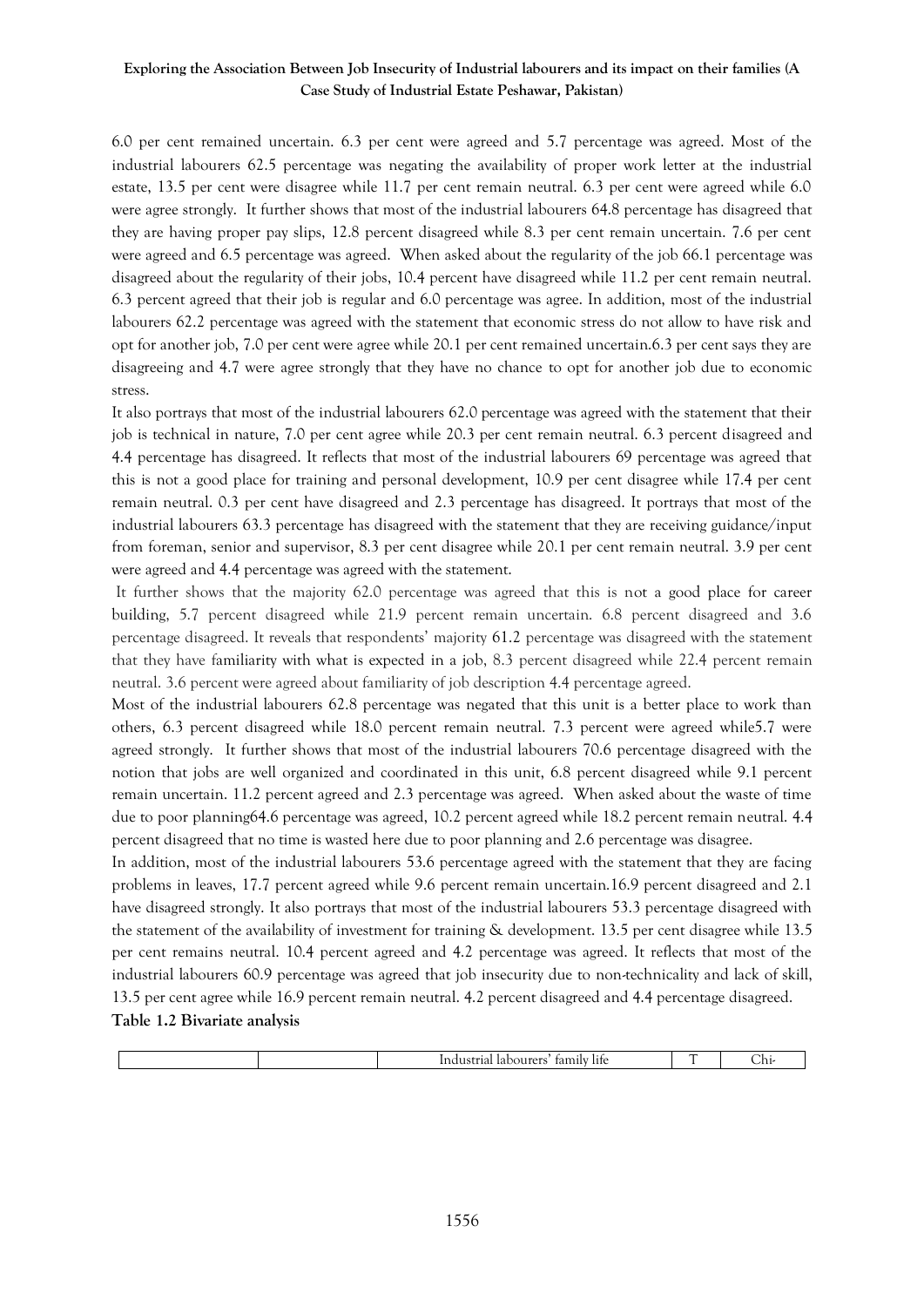| Job Insecurity           |                          | Stron           | Agree                 | Un             | D              | St              | ot              | square               |
|--------------------------|--------------------------|-----------------|-----------------------|----------------|----------------|-----------------|-----------------|----------------------|
|                          | Attitude                 | gly             |                       | cer            | is             | ro              | al              | (2)                  |
|                          |                          | Agree           |                       | tai            | ag             | $\mathbf n$     |                 | P-value              |
|                          |                          |                 |                       | n              | re             | gl              |                 |                      |
|                          |                          |                 |                       |                | $\rm e$        | y               |                 |                      |
|                          |                          |                 |                       |                |                | $\mathbf D$     |                 |                      |
|                          |                          |                 |                       |                |                | is              |                 |                      |
|                          |                          |                 |                       |                |                | ag              |                 |                      |
|                          |                          |                 |                       |                |                | re              |                 |                      |
|                          |                          |                 |                       |                |                | $\rm e$         |                 |                      |
| Feeling job security     | <b>Strongly Agree</b>    | 1               | $\mathbf{0}$          | $\mathbb O$    | $\mathfrak{Z}$ | 18              | $22\,$          | x2                   |
|                          |                          | (0.3)           | (0.0)                 | (0.0)          | (0.8)          | (4.7)           | (5.7)           | $= 216.51$           |
|                          | Agree                    | $\mathbf{1}$    | 6                     | 2              | $\Omega$       | 15              | 24              | $9\ \rm{a}$          |
|                          |                          | (0.3)           | (1.6)                 | (0.5)          | (0.0)          | (3.9)           | (6.3)           | $P = .000$           |
|                          | Uncertain                | 14              | $\Omega$              | $\mathcal{O}$  | $\Omega$       | 9               | 23              |                      |
|                          |                          | (3.6)           | (0.0)                 | (0.0)          | (0.0)          | (2.3)           | (6)             |                      |
|                          | Disagree                 | $\circ$         | 5                     | 3              | 2              | 48              | 58              |                      |
|                          |                          | (0.0)           | (1.3)                 | (0.8)          | (0.5)          | (12.5)          | (15.1)          |                      |
|                          |                          |                 |                       |                |                | $\lambda$       |                 |                      |
|                          | <b>Strongly Disagree</b> | 182             | 26                    | $\overline{9}$ | 19             | 21              | 257             |                      |
|                          |                          | (47.4)          | (6.8)                 | (2.3)          | (4.9)          | (5.5)           | (66.9)          |                      |
|                          |                          |                 |                       |                |                |                 | $\mathcal{E}$   |                      |
| Availability of work     | Strongly agree           | $\mathfrak{2}$  | $\mathbf 0$           | $\mathbf{0}$   | $\mathbb O$    | 21              | 23              | $x^2 =$              |
| letter                   |                          | (0.5)           | (0.0)                 | (0.0)          | (0.0)          | (5.5)           | (6)             | 198.408              |
|                          | Agree                    | $\Omega$        | $\Omega$              | 1              | $\Omega$       | 23              | 24              | $\mathbf{a}$         |
|                          |                          | (0.0)           | (0.0)                 | (0.3)          | (0.0)          | (6)             | (6.3)           | $P = .000$           |
|                          | Uncertain                | 26              | 6                     | $\mathfrak{2}$ | $\Omega$       | 11              | 45              |                      |
|                          |                          | (6.8)           | (1.6)                 | (0.5)          | (0.0)          | (2.9)           | (11.7)          |                      |
|                          |                          |                 |                       |                |                |                 |                 |                      |
|                          | Disagree                 | $\overline{4}$  | 5                     | $\mathfrak{Z}$ | 5              | 35              | $\overline{52}$ |                      |
|                          |                          | (1)             | (1.3)                 | (0.8)          | (1.3)          | (9.1)           | (13.5)          |                      |
|                          |                          |                 |                       |                |                |                 |                 |                      |
|                          | <b>Strongly Disagree</b> | 166             | $\overline{26}$       | $8\,$          | 19             | 21              | 240             |                      |
|                          |                          | (43.2)          | (6.8)                 | (2.1)          | (4.9)          | (5.5)           | (62.5)          |                      |
|                          |                          |                 |                       |                |                |                 | $\mathcal{E}$   |                      |
| Availability of pay slip | <b>Strongly Agree</b>    | $\mathbf{1}$    | $\mathbf{1}$          | $\overline{2}$ | $\mathcal{O}$  | 21              | $\overline{25}$ | $x^2 =$              |
|                          |                          | (0.3)           | (0.3)                 | (0.5)          | (0.0)          | (5.5)           | (6.5)           | 206.021              |
|                          | Agree                    | $\mathbf{1}$    | 8                     | 1              | $\Omega$       | 19              | 29              | $\mathbf{a}$         |
|                          |                          | (0.3)           | (2.1)                 | (0.3)          | (0.0)          | (4.9)           | (7.6)           | $P = .000$           |
|                          | Uncertain                | $\overline{19}$ | $\mathcal{O}$         | $\mathcal{O}$  | 3              | $10\,$          | 32              |                      |
|                          |                          | (4.9)           | (0.0)                 | (0.0)          | (0.8)          | (2.6)           | (8.3)           |                      |
|                          | Disagree                 | $\mathfrak{Z}$  | $\mathfrak{2}$        | $\mathfrak{2}$ | $\mathfrak{2}$ | 40              | 49              |                      |
|                          |                          | (0.8)           | (0.5)                 | (0.5)          | (0.5)          | (10.4)          | (12.8)          |                      |
|                          |                          |                 |                       |                |                | $\mathcal{E}$   |                 |                      |
|                          | <b>Strongly Disagree</b> | 174             | 26                    | $\overline{9}$ | 19             | $\overline{21}$ | 249             |                      |
|                          |                          | (45.3)          | (6.8)                 | (2.3)          | (4.9)          | (5.5)           | (64.8)          |                      |
|                          |                          |                 |                       |                |                |                 |                 |                      |
| It is a regular job      | Strongly agree           | 1               | $\mathfrak{2}$        | $\mathbf{1}$   | $\mathcal{O}$  | 19              | 23              | $x2 =$               |
|                          |                          | (0.3)           | (0.5)                 | (0.3)          |                |                 |                 | 205.867              |
|                          |                          | $\Omega$        |                       |                | (0.0)          | (4.9)<br>19     | (6)<br>24       |                      |
|                          | Agree                    |                 | $\overline{4}$        | 1              | 0              |                 |                 | a<br>${\rm P}$ =.000 |
|                          |                          | (0.0)           | (1)<br>$\overline{5}$ | (0.3)          | (0.0)          | (4.9)           | (6.3)           |                      |
|                          | Uncertain                | 17              |                       | $\mathfrak{Z}$ | 2              | 16              | 43              |                      |
|                          |                          | (4.4)           | (1.3)                 | (0.8)          | (0.5)          | (4.20)          | (11.2)          |                      |
|                          |                          |                 |                       |                |                |                 |                 |                      |
|                          | Disagree                 | $\mathbf{1}$    | $\mathcal{O}$         | $\mathcal{O}$  | $\mathfrak{Z}$ | 36              | 40              |                      |
|                          |                          | (0.3)           | (0.0)                 | (0.0)          | (0.8)          | (9.4)           | (11.4)          |                      |
|                          |                          |                 |                       |                |                |                 |                 |                      |
|                          | <b>Strongly Disagree</b> | 179             | 26                    | 9              | 19             | $21\,$          | 254             |                      |
|                          |                          | (46.6)          | (6.8)                 | (2.3)          | (4.9)          | (5.5)           | (66.1)          |                      |
|                          |                          |                 |                       |                |                |                 |                 |                      |
| Job insecurity is due    | Strongly agree           | 159             | 26                    | $\overline{9}$ | 19             | 21              | 234             | $x^2 =$              |
| to non-technicality      |                          | (41.4)          | (6.8)                 | (2.3)          | (4.9)          | (5.5)           | (60.9)          | 191.898              |
| and lack of skill        |                          |                 |                       |                |                |                 |                 | $\rm{a}$             |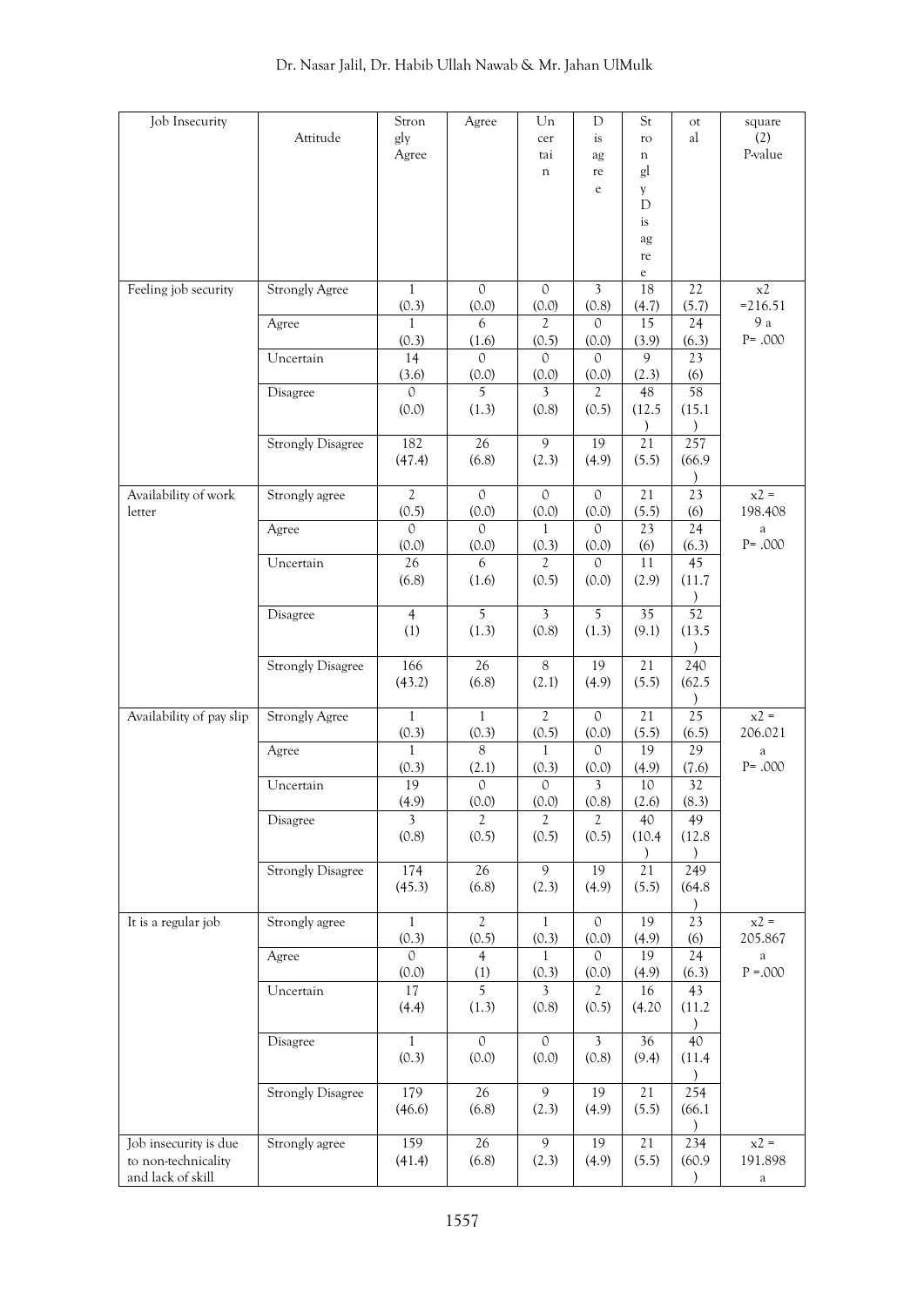|                        | Agree                    | $\mathbf{1}$   | $\overline{4}$  | $\mathbf{1}$   | $\mathfrak{Z}$ | 43              | 52              | $P = .000$ |
|------------------------|--------------------------|----------------|-----------------|----------------|----------------|-----------------|-----------------|------------|
|                        |                          | (0.3)          | (1)             | (0.3)          | (0.8)          | (11.2)          | (13.5)          |            |
|                        |                          |                |                 |                |                |                 | $\mathcal{F}$   |            |
|                        | Uncertain                | 38             | 3               | $\overline{2}$ | $\overline{2}$ | 20              | 65              |            |
|                        |                          | (9.9)          | (0.8)           | (0.5)          | (0.5)          | (5.2)           | (16.9)          |            |
|                        |                          |                |                 |                |                |                 |                 |            |
|                        | Disagree                 | $\mathcal{O}$  | $\overline{4}$  | $\mathfrak{2}$ | $\mathcal{O}$  | 10              | 16              |            |
|                        |                          | (0.0)          | (1)             | (0.5)          | (0.0)          | (2.6)           | (4.20)          |            |
|                        | <b>Strongly Disagree</b> | $\mathcal{O}$  | $\Omega$        | $\mathcal{O}$  | $\circ$        | 17              | 17              |            |
|                        |                          | (0.0)          | (0.0)           | (0.0)          | (0.0)          | (4.4)           | (4.4)           |            |
| Economic stress does   | <b>Strongly Agree</b>    | 164            | 26              | 9              | 19             |                 |                 | $x^2 =$    |
|                        |                          |                |                 |                |                | 21              | 239             |            |
| not allow to have risk |                          | (42.7)         | (6.8)           | (2.3)          | (4.9)          | (5.5)           | (62.2)          | 159.867    |
| and opt for another    |                          |                |                 |                |                |                 | $\lambda$       | $\rm{a}$   |
| job                    | Agree                    | $\mathfrak{Z}$ | $\mathcal{O}$   | $\circ$        | $\mathfrak{Z}$ | 21              | 27              | $P = .000$ |
|                        |                          | (0.8)          | (0.0)           | (0.0)          | (0.8)          | (5.5)           | (7)             |            |
|                        | Uncertain                | 31             | 6               | $\mathfrak{D}$ | $\Omega$       | 38              | 77              |            |
|                        |                          | (8.1)          | (1.6)           | (0.5)          | (0.0)          | (9.9)           | (20.1)          |            |
|                        |                          |                |                 |                |                |                 | $\lambda$       |            |
|                        | Disagree                 | $\overline{0}$ | $\overline{4}$  | $\overline{2}$ | $\mathcal{O}$  | 18              | $\overline{24}$ |            |
|                        |                          |                |                 |                |                |                 |                 |            |
|                        |                          | (0.0)          | (1)             | (0.5)          | (0.0)          | (4.7)           | (6.3)           |            |
|                        | <b>Strongly Disagree</b> | $\mathcal{O}$  | $\mathbf{1}$    | 1              | $\mathfrak{2}$ | 13              | 17              |            |
|                        |                          | (0.0)          | (0.3)           | (0.3)          | (0.5)          | (3.4)           | (4.4)           |            |
| Not a good place for   | <b>Strongly Agree</b>    | 170            | $\overline{32}$ | 11             | 19             | 33              | 265             | $x^2 =$    |
| training and personal  |                          | (44.3)         | (8.3)           | (2.9)          | (4.9)          | (8.6)           | (69)            | 169.879    |
| development            | Agree                    | $\Omega$       | $\Omega$        | $\mathcal{O}$  | $\mathfrak{Z}$ | 39              | 42              | $\rm{a}$   |
|                        |                          | (0.0)          | (0.0)           | (0.0)          | (0.8)          | (10.2)          | (10.9)          | $P = .000$ |
|                        |                          |                |                 |                |                | $\mathcal{E}$   | $\mathcal{E}$   |            |
|                        | Uncertain                | 28             | $\mathbf{1}$    | $\mathbf{1}$   | $\overline{2}$ | $\overline{35}$ | 67              |            |
|                        |                          |                |                 |                |                |                 |                 |            |
|                        |                          | (7.3)          | (0.3)           | (0.3)          | (0.5)          | (9.1)           | (17.4)          |            |
|                        |                          |                |                 |                |                |                 |                 |            |
|                        | Disagree                 | $\overline{0}$ | $\mathcal{O}$   | $\mathbf{0}$   | $\mathcal{O}$  | $\mathbf{1}$    | $\mathbf{1}$    |            |
|                        |                          | (0.0)          | (0.0)           | (0.0)          | (0.0)          | (0.3)           | (0.3)           |            |
|                        | <b>Strongly Disagree</b> | $\circ$        | 4               | $\overline{2}$ | $\circ$        | 3               | 9               |            |
|                        |                          | (0.0)          | (1)             | (0.5)          | (0.0)          | (0.8)           | (2.3)           |            |
| Guidance/input from    | <b>Strongly Agree</b>    | $\Omega$       | $\overline{4}$  | $\overline{2}$ | $\mathcal{O}$  | 11              | 17              | $x2 =$     |
| the foreman, senior    |                          | (0.0)          | (1)             | (0.5)          | (0.0)          | (2.9)           | (4.4)           | 171.296    |
| and supervisor         | Agree                    | $\Omega$       | $\mathfrak{D}$  | 1              | $\mathcal{O}$  | 12              | 15              | $\rm{a}$   |
|                        |                          | (0.0)          |                 |                |                |                 | (3.9)           | $P = .000$ |
|                        |                          |                | (0.5)           | (0.3)          | (0.0)          | (3.1)           |                 |            |
|                        | Uncertain                | 30             | $\overline{4}$  | 1              | $\mathfrak{Z}$ | 39              | 77              |            |
|                        |                          | (7.8)          | (1)             | (0.3)          | (0.8)          | (10.2)          | (20.1)          |            |
|                        |                          |                |                 |                |                |                 |                 |            |
|                        | Disagree                 | $\mathbf{0}$   | $\mathbf{1}$    | $\mathbf{1}$   | $\overline{2}$ | 28              | 32              |            |
|                        |                          | (0.0)          | (0.3)           | (0.3)          | (0.5)          | (7.3)           | (8.3)           |            |
|                        | <b>Strongly Disagree</b> | 168            | 26              | 9              | 19             | 21              | 243             |            |
|                        |                          | (43.8)         | (6.8)           | (2.3)          | (4.9)          | (5.5)           | (63.3)          |            |
|                        |                          |                |                 |                |                |                 |                 |            |
| Not a good place for   | <b>Strongly Agree</b>    | 164            | 25              | 9              | 19             | 21              | 238             | $2 =$      |
|                        |                          |                |                 |                |                |                 |                 |            |
| career building        |                          | (42.7)         | (6.5)           | (2.3)          | (4.9)          | (5.5)           | (62)            | 167.993    |
|                        | Agree                    | $\Omega$       | $\Omega$        | $\Omega$       | 3              | 19              | 22              | $\rm{a}$   |
|                        |                          | (0.0)          | (0.0)           | (0.0)          | (0.8)          | (4.9)           | (5.7)           | $P = .000$ |
|                        | Uncertain                | 34             | $\overline{9}$  | $\mathfrak{Z}$ | $\mathbb O$    | 38              | 84              |            |
|                        |                          | (8.9)          | (2.3)           | (0.8)          | (0.0)          | (9.9)           | (21.9)          |            |
|                        |                          |                |                 |                |                |                 |                 |            |
|                        | Disagree                 | $\mbox{O}$     | $\mathbf{1}$    | $\mathbf{1}$   | $\mathfrak{2}$ | 22              | 26              |            |
|                        |                          | (0.0)          | (0.3)           | (0.3)          | (0.5)          | (5.7)           | (6.8)           |            |
|                        |                          | $\Omega$       | $\mathfrak{D}$  |                |                |                 |                 |            |
|                        | <b>Strongly Disagree</b> |                |                 | $\mathbf{1}$   | $\Omega$       | 11              | 14              |            |
|                        |                          | (0.0)          | (0.5)           | (0.3)          | (0.0)          | (2.9)           | (3.6)           |            |
| Familiarity with what  | <b>Strongly Agree</b>    | $\mathcal{O}$  | $\overline{4}$  | 2              | 0              | 11              | 17              | $x2 =$     |
| is expected in a job   |                          | (0.0)          | (1)             | (0.5)          | (0.0)          | (2.9)           | (4.4)           | 163.401    |
|                        | Agree                    | $\Omega$       | $\overline{2}$  | $\Omega$       | $\Omega$       | 12              | 14              | $\rm{a}$   |
|                        |                          | (0.0)          | (0.5)           | (0.0)          | (0.0)          | (3.1)           | (3.6)           | $P = .000$ |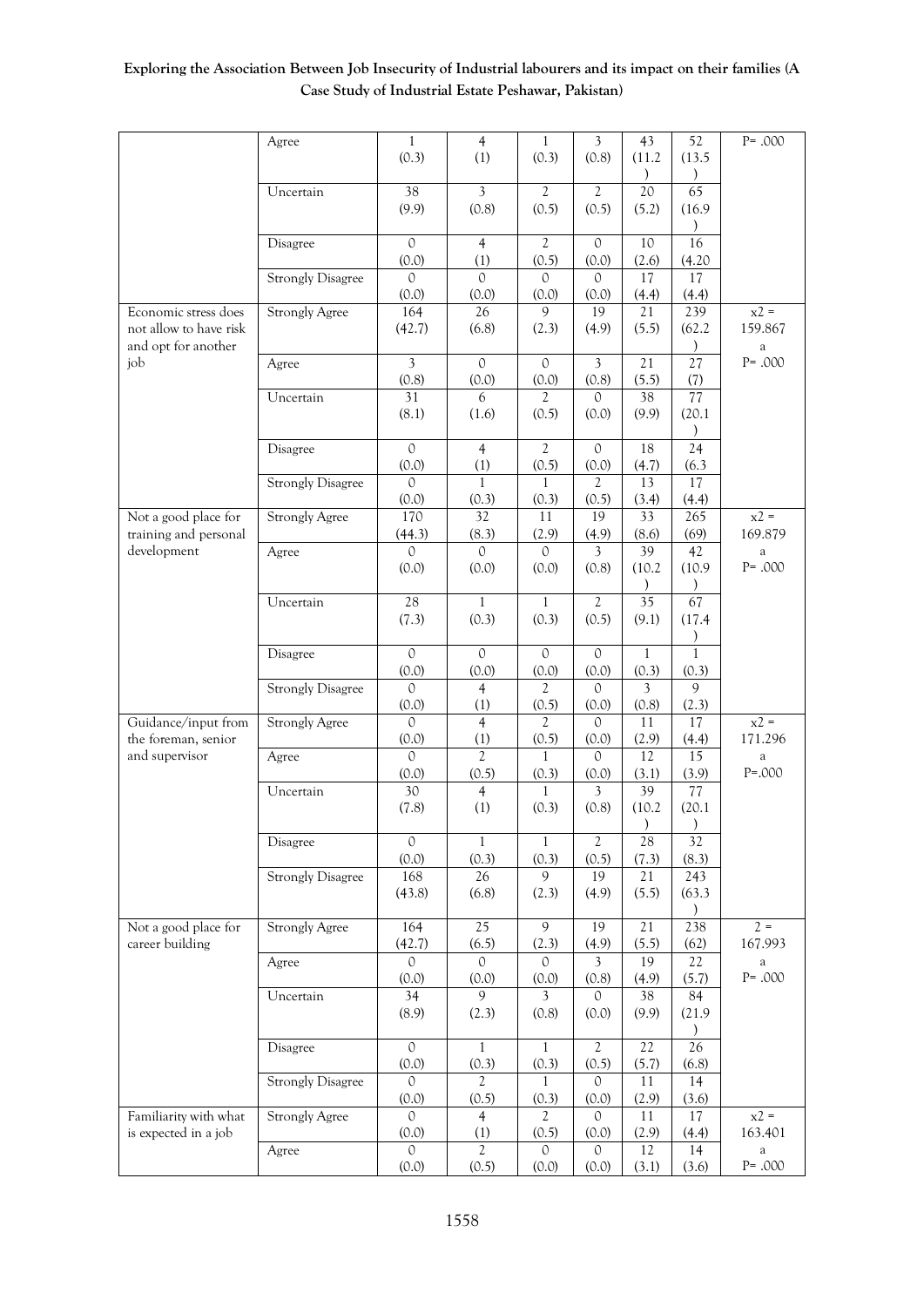|                  | Uncertain                | 37              | $\overline{5}$          | $\mathfrak{2}$          | $\overline{\mathbf{3}}$ | 39              | 86              |            |
|------------------|--------------------------|-----------------|-------------------------|-------------------------|-------------------------|-----------------|-----------------|------------|
|                  |                          | (9.6)           | (1.3)                   | (0.5)                   | (0.8)                   | (10.2)          | (22.4)          |            |
|                  |                          |                 |                         |                         |                         |                 |                 |            |
|                  | Disagree                 | $\Omega$        | $\mathbf{1}$            | $\mathbf{1}$            | $\overline{2}$          | 28              | 32              |            |
|                  |                          | (0.0)           | (0.3)                   | (0.3)                   | (0.5)                   | (7.3)           | (8.3)           |            |
|                  | <b>Strongly Disagree</b> | 161             | 25                      | 9                       | 19                      | 21              | 235             |            |
|                  |                          | (41.9)          | (6.5)                   | (2.3)                   | (4.9)                   | (5.5)           | (61.2)          |            |
|                  |                          |                 |                         |                         |                         |                 |                 |            |
| Face problems in | <b>Strongly Agree</b>    | 125             | 21                      | 11                      | 16                      | 33              | 206             | $x^2 =$    |
| leaves           |                          | (32.6)          | (5.5)                   | (2.9)                   | (4.2)                   | (8.4)           | (53.6)          | 96.238a    |
|                  |                          |                 |                         |                         |                         |                 |                 | $P = .000$ |
|                  | Agree                    | $\overline{12}$ | $\overline{9}$          | $\overline{\mathbf{3}}$ | $\mathbf{1}$            | $\overline{43}$ | 68              |            |
|                  |                          | (3.1)           | (2.3)                   | (0.8)                   | (0.3)                   | (11.2)          | (17.7)          |            |
|                  |                          |                 |                         |                         |                         | $\mathcal{E}$   |                 |            |
|                  | Uncertain                | 17              | $\overline{2}$          | $\Omega$                | $\overline{3}$          | 15              | 37              |            |
|                  |                          | (4.4)<br>44     | (0.5)<br>5 <sup>5</sup> | (0.0)<br>$\Omega$       | (0.8)                   | (3.9)<br>12     | (9.6)<br>65     |            |
|                  | Disagree                 | (11.5)          | (1.3)                   | (0.0)                   | $\overline{4}$<br>(1)   | (3.1)           | (16.9)          |            |
|                  |                          |                 |                         |                         |                         |                 |                 |            |
|                  | <b>Strongly Disagree</b> | $\overline{0}$  | $\mathcal{O}$           | $\mathcal{O}$           | $\overline{0}$          | $\overline{8}$  | $\overline{8}$  |            |
|                  |                          | (0.0)           | (0.0)                   | (0.0)                   | (0.0)                   | (2.1)           | (2.1)           |            |
| Availability of  | <b>Strongly Agree</b>    | $\mathfrak{2}$  | $\overline{4}$          | $\overline{c}$          | $\Omega$                | 8               | 16              | $x^2 =$    |
| investment for   |                          | (0.5)           | (1)                     | (0.5)                   | (0.0)                   | (2.1)           | (4.2)           | 208.837    |
| training &       | Agree                    | $\overline{2}$  | $\Omega$                | $\Omega$                | 3                       | $\overline{35}$ | 40              | $\rm{a}$   |
| development      |                          | (0.5)           | (0.0)                   | (0.0)                   | (0.8)                   | (9.1)           | (10.4)          | $P = .000$ |
|                  |                          |                 |                         |                         |                         |                 |                 |            |
|                  | Uncertain                | 42              | $\overline{2}$          | $\mathbf{1}$            | $\mathcal{O}$           | $\overline{7}$  | 52              |            |
|                  |                          | (10.9)          | (0.5)                   | (0.3)                   | (0.0)                   | (.18)           | (13.5)          |            |
|                  |                          |                 |                         |                         |                         |                 |                 |            |
|                  | Disagree                 | $\mathfrak{Z}$  | $\overline{5}$          | $\overline{2}$          | $\overline{2}$          | 40              | $\overline{52}$ |            |
|                  |                          | (0.8)           | (1.3)                   | (0.5)                   | (0.5)                   | (10.4)          | (13.5)          |            |
|                  |                          |                 |                         |                         |                         | $\mathcal{E}$   |                 |            |
|                  | <b>Strongly Disagree</b> | 149             | $\overline{26}$         | 9                       | 19                      | $\overline{21}$ | 224             |            |
|                  |                          | (38.8)          | (6.8)                   | (2.3)                   | (4.9)                   | (5.5)           | (53.3)          |            |
|                  |                          |                 |                         |                         |                         |                 | $\mathcal{E}$   |            |

In modern times job insecurity is the outcome of recession in the economy, a shift of industries from manufacturing to service and world competition has caused a reduction in regular jobs (Fullerton and Wallace 2007).This issue has got very much attention from scholars. It is proven fact that job insecurity has directly linked with health issues. American' labourers have experienced such negative effects (Burgard et al., 2007). Job insecurity cause stress, mental strain and doubts in life (Heaney et al., 1994).

The issue of job insecurity is not visible socially but it is associated with the inner feelings of labourers with no suitable response and support mechanism. The perceived insecurity in jobs also causes stress and anxiety which is more stressful than actual job loss (Hartley et al., 1990).

Table 1.2 show a highly significant association (p = 0.000) between the feeling of job insecurity and industrial labourers family life. Job insecurity is a socio-psychological threat to industrial workers which cause inefficiency and absenteeism from work. Moreover, a greatly significant (p = 0.000) link was discovered between the availability of work letters and industrial labourers' familial life. Work letter and proper job contract may be secured by the availability of proper work letter but unfortunately, it is being missed here. Furthermore, a greatly significant ( $p = 0.000$ ) link was discovered between the availability of pay slips and the life of the industrial labourers. Pay slip determines the legal status and salary status but it is not provided to the industrial labourers. Therefore, the industrial labourers are not paid according to the wage policies. Similarly, a greatly significant (p = 0.000) relationship was found between the regularity of jobs and conditions of the industrial labourers' familial life. The nature of the job is uncertain as the labourers are not provided pay slips and proper work contracts.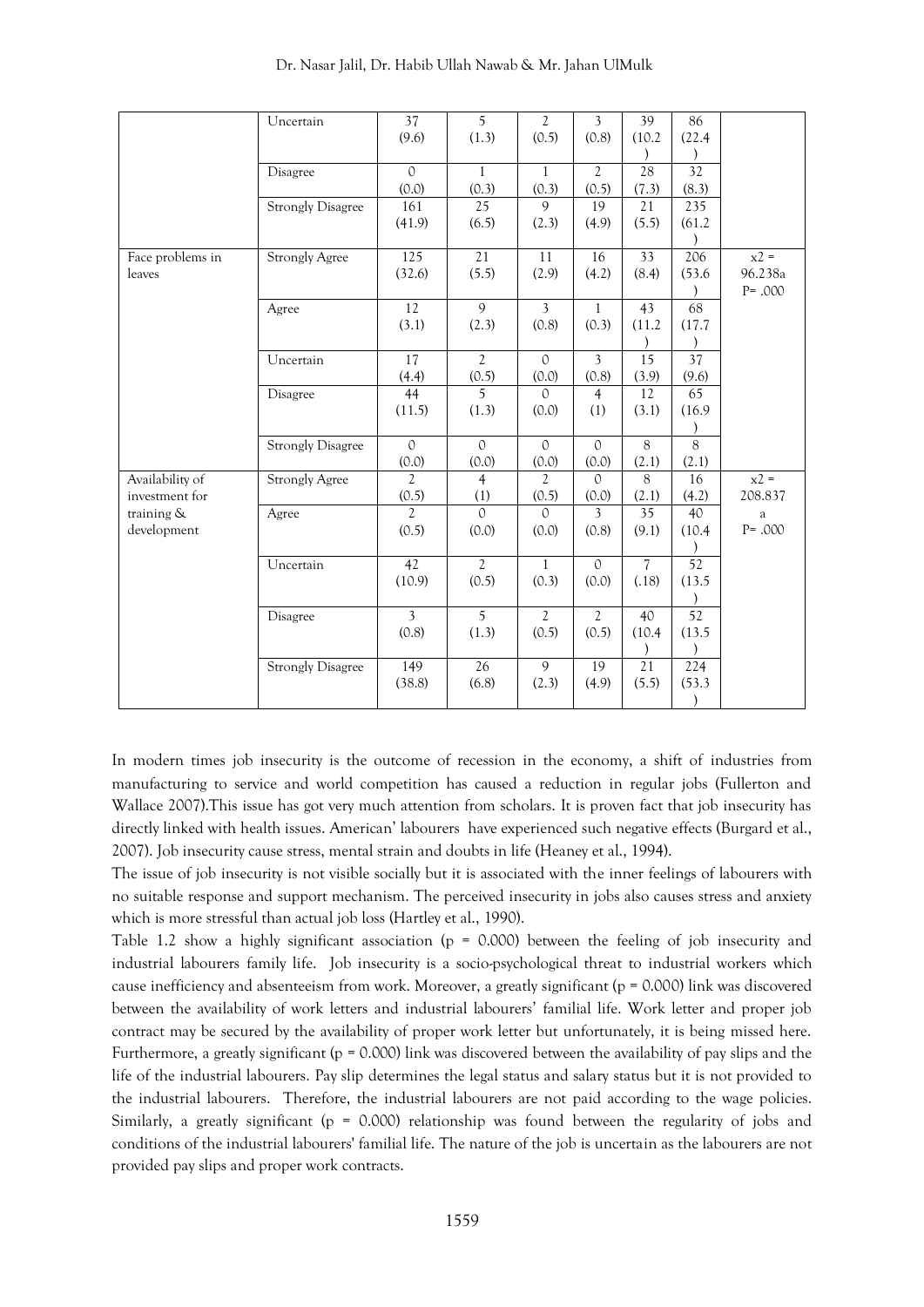Likewise, a greatly significant (p = 0.000) link was discovered between job insecurity due to non-technicality and lack of skill and industrial labourers' familial life. Most of the labourers are unskilled or with a low skill which is a life sentence in the modern world. Furthermore, a greatly significant ( $p = 0.000$ ) link was discovered between the economic stress cannot allow opting for another job and industrial labourers familial life. In today's world of sky-high prices of routine items cause where labourers to work for very low wages. Fear of losing a job does not allow one to try for the best job. In addition, a greatly significant (p = 0.000) association existed between that it is not a good place for training, personal development and industrial family life. Most of the labourers are unwilling to work here but they have no alternatives. Moreover, a greatly significant ( $p = 0.000$ ) relation was found between the guidance/input from foremen, seniors, supervisors and industrial labourers' familial life. The industrial labourers have no opportunity to learn from their seniors and supervisors rather they face exploitation from them. It further shows a greatly significant (p = 0.000) relation was found between the statement that it is not a good place for career building and industrial labourers' familial life. The labourers had no chance to develop their careers here at the industrial estate. In addition, a greatly significant ( $p = 0.000$ ) relation was found between the familiarity with what is expected in job and industrial labourers' family life. Most of the labourers do not know about their job description. Sometimes they face sufferings from physical workload as well. Moreover, a greatly significant (p = 0.000) relation was found between the statement that are you facing problems in leaves and industrial labourers' familial life. Almost all the labourers face hurdles in availing their leaves. Likewise, a greatly significant ( $p = 0.000$ ) relation was found between the unavailability of investment for training  $\&$ development and industrial labourers family life. Industrial labourers are exploited in many ways. On one side they are getting low wages, on the other side, the management does not invest anything for the development and skill of industrial labourers.

It is concluded that feeling of job insecurity, unavailability of work letter, unavailability of pay slip, regularity of job, job insecurity due to non-technicality and lack of skill, economic stress does not allow to have risk and opt for another job, not a good place for training and personal development, no guidance/input from the foreman, senior and supervisor, not a good place for career building, no familiarity with what is expected in a job, face problems in leaves and unavailability of investment for training & development cause job insecurity in industrial estates.

#### **4. Conclusion**

The research concluded that job insecurity is indeed a great challenge. It has a wide range of effects on the industrial labourers' familial life. They are working in a confusing situation. They are not certain whether they are working on a regular, contract or ad hoc basis. Registration of industrial labourers is indeed an important issue because anything can happen during work hours. The situation in the industrial estate Peshawar is very worse. The labourers are working without registrations. The respondents added that many labourers were burnt alive but their families got no compensation due to lack of registration. There is no availability of pay slips. There is a clear violation of wage policy. They are paid fully with the conditions of overtime. Thus, the industry management save huge budget. Basically, the challenge of job insecurity is due to the lack of skills and technicality of the job. In the economic stress, the labourers cannot take a risk to opt for another job. Training and personal development are very much necessary for efficiency and production. There is a lack of investment in training for capacity building. Therefore, there is no functional specialization and division of labour. There is no input/ guidance from seniors, foremen and supervisors though there is a lack of investment for career building. The labourers really do not know what is expected in their jobs. In this insecure situation they face problems in leaves. They are threatened with dismissal in case of leaves. Therefore, the industrial labourers in industrial estate Peshawar, Pakistan are facing insecurity and do not consider this place a better place for working. Which is against the decent work policy. In this dire situation of job insecurity, they have a lack of access to education, health and sustenance. They feel stress and other psychological disturbances. This added a huge chunk of labourers to poverty.